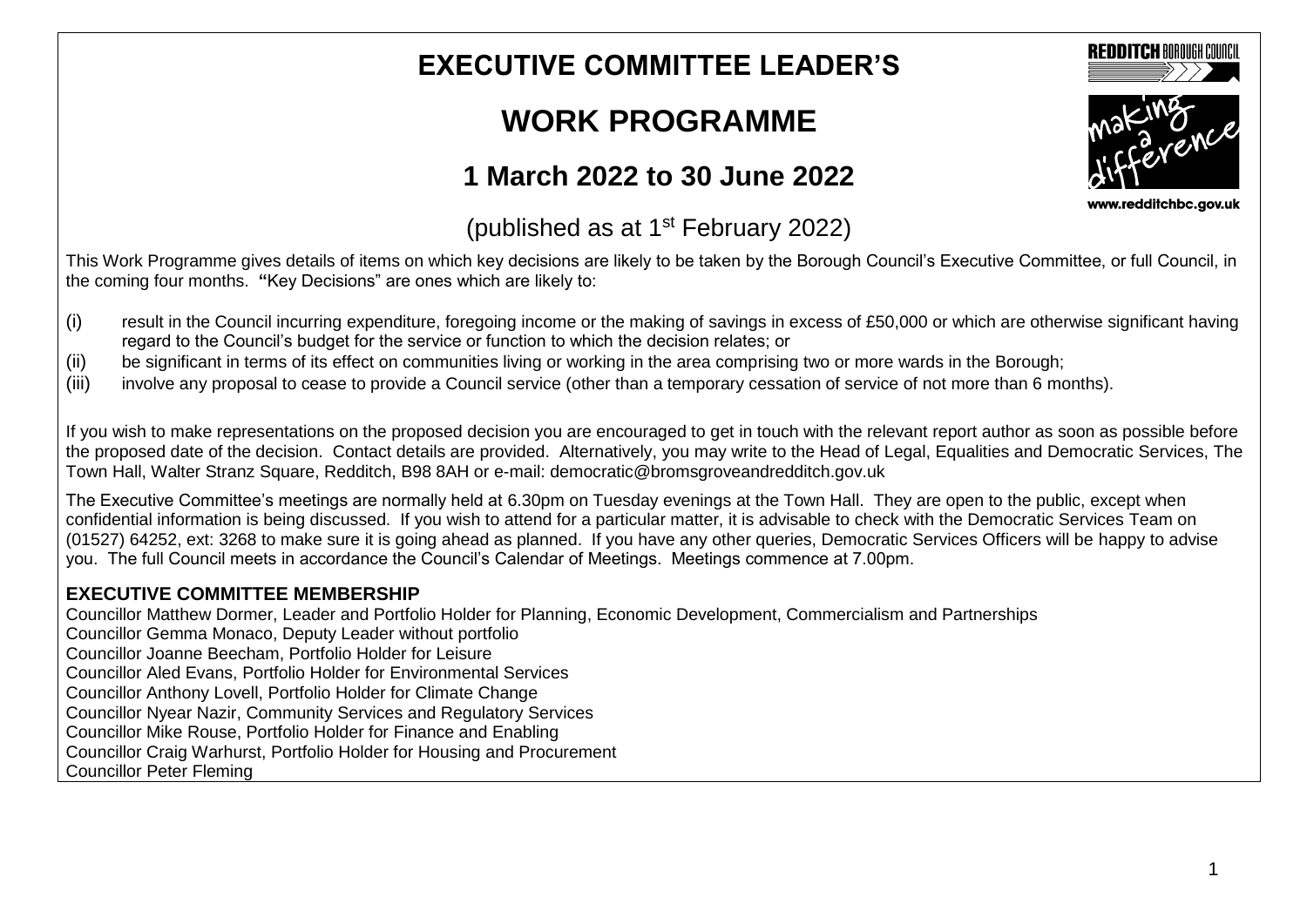| <b>Decision including</b><br>Whether it is a key<br><b>Decision</b>                                                                       | <b>Decision Taker</b><br><b>Date of Decision</b> | Details of<br><b>Exempt</b><br>information (if<br>any) and any<br>additional<br>information for<br>noting      | Documents submitted to<br><b>Decision Maker / Background</b><br><b>Papers List</b>    | <b>Contact for Comments</b>                                                                                      |
|-------------------------------------------------------------------------------------------------------------------------------------------|--------------------------------------------------|----------------------------------------------------------------------------------------------------------------|---------------------------------------------------------------------------------------|------------------------------------------------------------------------------------------------------------------|
| Declaration of Land<br>Surplus to Requirement at<br>Lodge Road/Union Street,<br><b>Smallwood and Available</b><br>for Disposal<br>Key: No | Executive 22 Mar 2022<br>Council 11 Apr 2022     |                                                                                                                | Report of the Head of Legal,<br><b>Democratic and Property</b><br><b>Services</b>     | Pete Liddington, GIS/Design<br><b>Officer</b><br>Tel: 01527 64252 ext 3638                                       |
| Matchborough and<br><b>Winyates Regeneration</b><br>Proposals<br>Key: Yes                                                                 | Executive Not before 22nd<br>Mar 2022            |                                                                                                                | Report of the Head of Planning,<br><b>Regeneration and Leisure</b><br><b>Services</b> | Ostap Paparega, Head of<br>North Worcestershire<br>Economic Development and<br>Regeneration<br>Tel: 01562 732192 |
| <b>Stores Report and Service</b><br><b>Review</b><br>Key: No                                                                              | Executive 22 Mar 2022<br>Council 11 Apr 2022     | This report may<br>contain exempt<br>information which<br>would need to be<br>discussed in<br>private session. | Report of the Head of<br><b>Environmental and Housing</b><br><b>Property Services</b> | Kevin Hirons, Environmental<br>Services Manager<br>Tel: 01527 881705                                             |
| <b>Overview and Scrutiny</b><br>Annual Report 2021/22<br>Key: No                                                                          | Council 11 Apr 2022                              |                                                                                                                | Report of the Chair of the<br><b>Overview and Scrutiny</b><br>Committee               | Joanne Gresham, Senior<br><b>Democratic Services Officer</b><br>Tel: 01527 64252 Ext: 3031                       |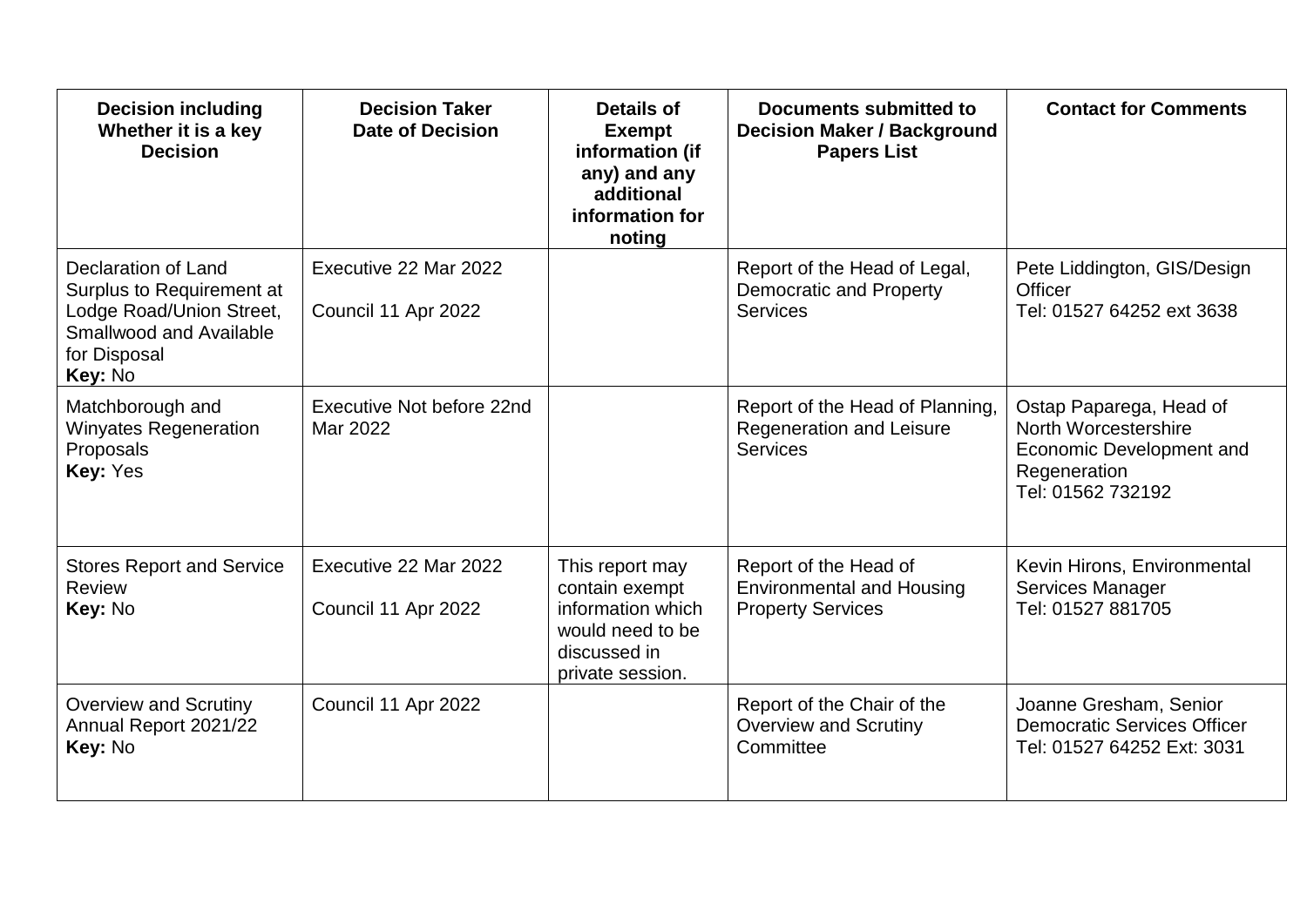| <b>Decision including</b><br>Whether it is a key<br><b>Decision</b>                                     | <b>Decision Taker</b><br><b>Date of Decision</b>                                    | Details of<br><b>Exempt</b><br>information (if<br>any) and any<br>additional<br>information for<br>noting                                       | Documents submitted to<br><b>Decision Maker / Background</b><br><b>Papers List</b>    | <b>Contact for Comments</b>                                                                            |
|---------------------------------------------------------------------------------------------------------|-------------------------------------------------------------------------------------|-------------------------------------------------------------------------------------------------------------------------------------------------|---------------------------------------------------------------------------------------|--------------------------------------------------------------------------------------------------------|
| <b>Asset Management</b><br>Strategy and investment<br>programme for council<br>housing stock<br>Key: No | Executive 14 Jun 2022<br>Council 27 Jun 2022                                        |                                                                                                                                                 | Report of the Head of<br><b>Environmental and Housing</b><br><b>Property Services</b> | Simon Parry, Housing Property<br>Services Manager<br>Tel: 01527 64252                                  |
| <b>Future Plans for Auxerre</b><br>House<br>Key: No                                                     | Executive Not before 14th<br>Jun 2022<br>Council Not before 27th<br><b>Jun 2022</b> | This report may<br>contain exempt<br>information which<br>would need to be<br>discussed by the<br>Executive<br>Committee in<br>private session. | Report of the Head of<br><b>Environmental and Housing</b><br><b>Property Services</b> | Simon Parry, Housing Property<br>Services Manager<br>Tel: 01527 64252                                  |
| <b>Housing Policies</b><br>Key: No                                                                      | Executive 14 Jun 2022<br>Council 27 Jun 2022                                        |                                                                                                                                                 | Report of the Head of<br><b>Community and Housing</b><br><b>Services</b>              | Judith Willis, Head of<br><b>Community and Housing</b><br><b>Services</b><br>Tel: 01527 64252 ext 3284 |